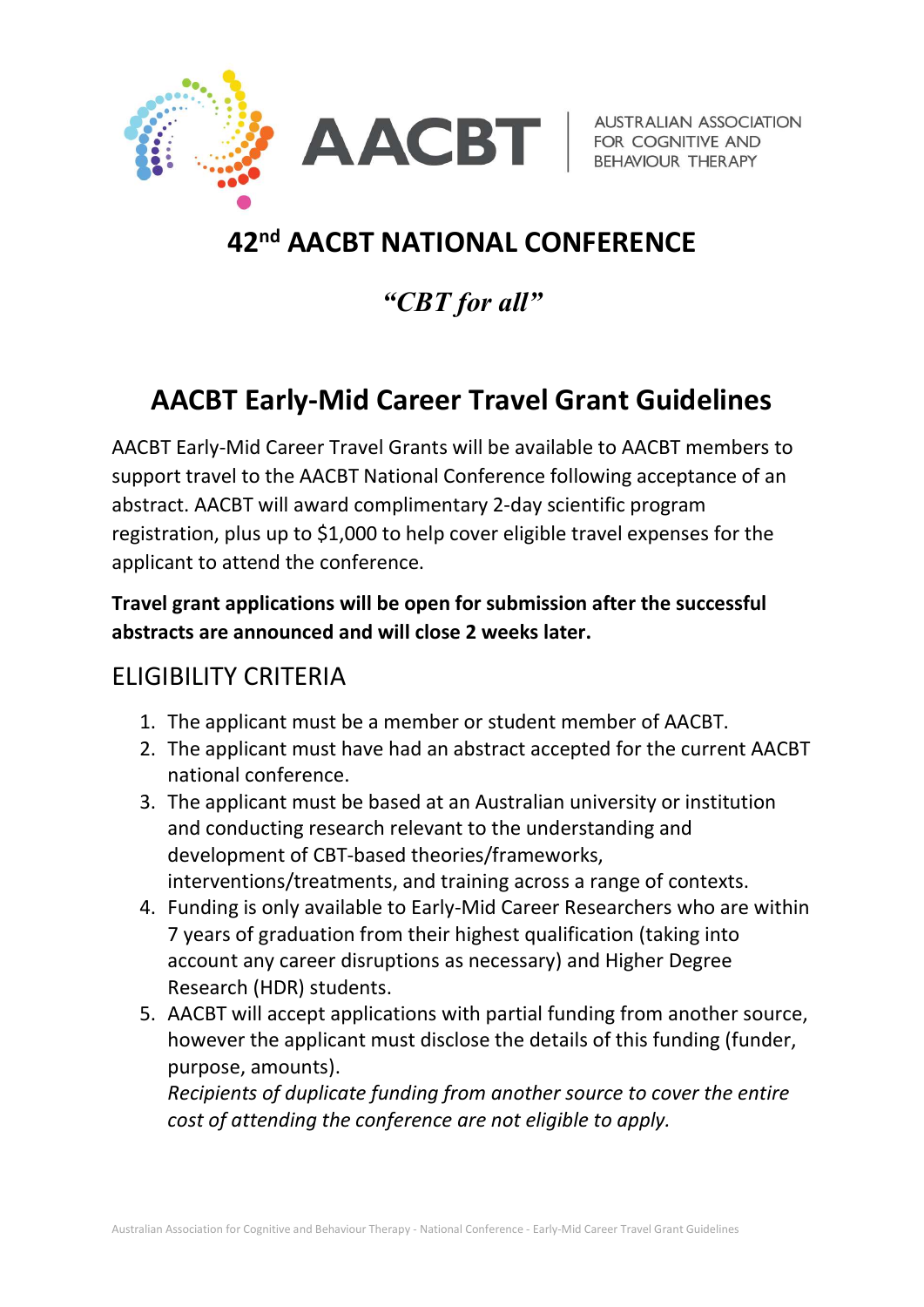



**AUSTRALIAN ASSOCIATION BEHAVIOUR THERAPY** 

### CONDITIONS

- 1. AACBT will support up approximately 8-10 applications (the final number of applications awarded will depend on the amount of funds requested/awarded to each successful application), and applications will be considered by the AACBT Board with priority to those applicants who have not previously received an AACBT Early-Mid Career Travel Grant.
- 2. All values must be in Australian dollars.
- 3. If the application is successful, the applicant will be awarded a grant of up to \$1,000. Funds will be awarded as reimbursement of previously paid travel bookings. No funds will be available as a direct cash transfer to successful applicants. AACBT reserves the right not to fully fund costs if the booked travel costs are deemed too high.
- 4. No travel documentation is required at the time of application however, cost estimates will be checked to ensure they are reasonable.

## SELECTION CRITERIA

Applicants must:

- 1. Meet all of the eligibility criteria.
- 2. Complete the AACBT Early-Mid Career Travel Grant Application in full, to demonstrate that the rationale for attending the conference is clear, relevant and appropriate to your work/research and stage of professional development.

Eligible expenses include:

- 1. Domestic airfare / transport
	- a. Cost of return economy airfare or hire car for travel to the conference by the most direct route from the applicant's typical home address to the conference venue.
- 2. Accommodation: a reasonable cost for the required stay of the conference (3 nights max). Accommodation costs will be no greater than \$200 per night (incl breakfast), which is the on-site block booking rate of our nominated conference hotel.